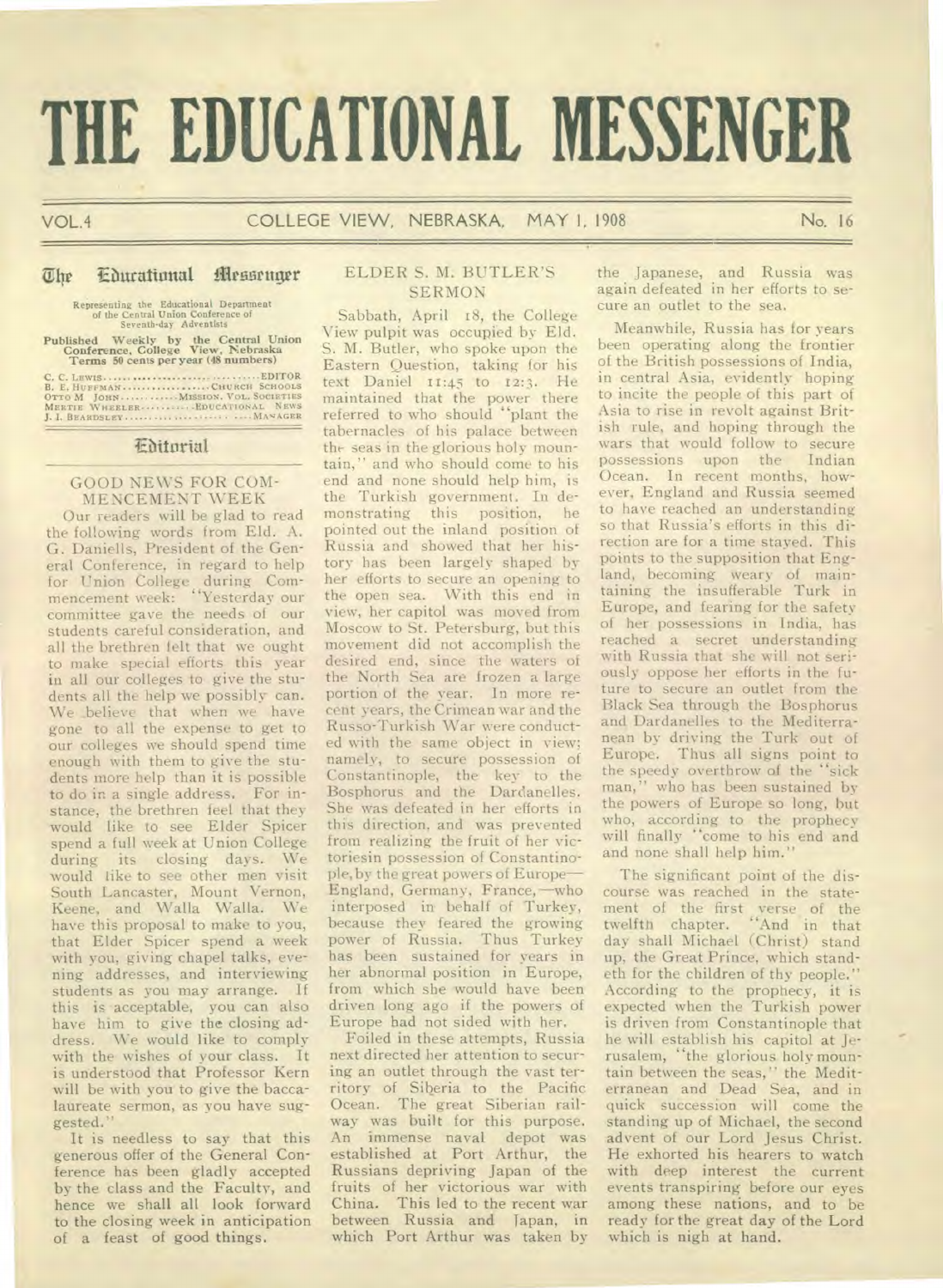# DEACONESSES REPORT OF THE COLLEGE VIEW CHURCH

At the last quarterly meeting of the College View church, Mrs. S. M. Butler read for the deaconesses the following report of their work during the preceding quarter:

"During the quarter now closing the deaconesses have been actively employed in discharging the duties of their office. Soon after the last business meeting, a simple organization was effected in order that the work falling to our lot might with greater certainty be accomplished, and that a more accurate record might be kept of the various transactions. Besides the chairman, we have selected a secretary and treasurer. The secretary keeps a detailed report of the actions of the committee at each meeting and the report is read at the succeeding meeting. The treasurer's duties are not heavy, as only a small amount of money is handled by the committee. The funds needed by the committee are secured by special donations made by members of the committee and their friends. Regular meetings of the committee are held on Monday afternoon once in two weeks. These meetings are for prayer and counsel concerning the work. Three general meetings of the sisters of the church have been held during the quarter for the purpose of making and repairing clothing and bedding for the needy among us. In all 270 garments have been placed with those to whom they came as a great blessing. A portion of these were given to people in the village, but a large number were sent to the Huntsville, Alabama, and the Nashville, Tennessee, schools. Letters have been received expressing deep appreciation for the aid rendered the needy in those fields. A large trunk full of garments was sent to a very needy sister in another state. The *Review and Herald* was also sent to this sister for six months. These expressions of kindness greatly cheered her.

"About \$2.75 in money has been received, part of which was used to purchase material for three comfortables. These have been made and placed with those who seemed most needy. A dress was purchased for the sister before mentioned. The sisters of the committee and of the church have shown a very willing spirit to take hold of this work."

#### MISSOURI INTERMEDIATE **SCHOOL**

### B. R. HUFFMAN.

Friday, April II, the President of the Missouri Conference, Elder D. U. Hale, the Educational Superintendent, Miss Nora Hough, and the writer met at Goldsberry, Missouri, where there is a good,<br>strong Seventh-day Adventist strong Seventh-day Adventist<br>church located in the country. located in the country. The object of our meeting with the church was to complete plans already started for the establishment of an intermediate school.

The church joined heartily in the enterprise, and voted to purchase one and one-half acres of ground as a building site and erect a school-house about 26x28, two stories. Almost enough money to purchase the ground and erect the school house without debt has already been subscribed by the church, and the balance can easily be made up. Two teachers will be employed the first year, and the work enlarged as the needs demand. There is a sufficient number of children and youth living within easy access to the school to fill both rooms. The work is started as a school for the Goldsberry church, but it is the desire of the conference as well as of the church that it shall serve as an intermediate school for the northern and central portions of the conference.

If the enterprise is as successful as it is hoped and believed it will be, more ground will be purchased and a dormitory for boarding students erected and the school operated as an industrial school after the first year. The school will be located about one hundred and twenty-five miles northeast from Kansas City near the Santa Fe Railroad between Kansas City and Chicago. It will be nine miles in the country, an ideal place for a school patterned after "the schools of the prophets."

# COURSES OF STUDY OF THE UNION COLLEGE SUMMER **SCHOOL**

#### *(Concluded)*

#### **HISTORY**

L. General History.-This course will cover the period from the Creation to the Middle Ages. In addition to the Bible and a free use of the College library, Meyer's General History will be the principal text and should he in the possession of each student. Special

attention will be given to the prophetic periods. One credit.

2. Denominational History.— This course will be devoted to the study of the rise and progress of the third angel's message based on "The Great Second Advent Movement." At the close of the term an examination will be given, which, if passed, will entitle the student to the regular College credit and will also be accepted in lieu of denominational history requirement for the "membership of attainment" in any society of Missionary Volunteers. See the report of the Sabbath-school and Young People's Convention held at Mount Vernon, Ohio, p. 189. One credit.

3. History of Missions.—In harmony with instruction given through the Spirit of Prophecy, this course will consist largely of a study of the lives of the great missionaries of his tory, and "Heathen Lands in the Light of Missionary effort." After a brief review of the missionaries of the Bible, most of the time will be devoted to the great missionary revival of the last century. Special attention will be given to the great forward movement of our own missions. One credit.

4. United States History.— "The full history of the world is a history of redemption. To the casual observer of Providence, to the ordinary reader of this world's history, the whole appears like a chaos of incidents, no thread, no system, no line of connection running through it. One course of events is seen here, and another there. Kingdoms rise on the stage one after another and become great and powerful and then pass away and are forgotten. Yet all is not a chaos. The Christian student, with his eye devoutly fixed on the hand of . God, looks out upon the world and back on the wide field of its history and takes altogether a different view. What before seemed so chaotic and disorderly now puts on the appearance of system and form."

The course of United States History will begin with a few introductory lessons on God's plan of government and Satan's efforts to overthrow it. We will follow the contest through its various forms as seen in the many nations of earth until we come to the United States government. The facts of history will not be neglected, but the principal aim in this introductory work will be to learn the philosophy of these facts and their re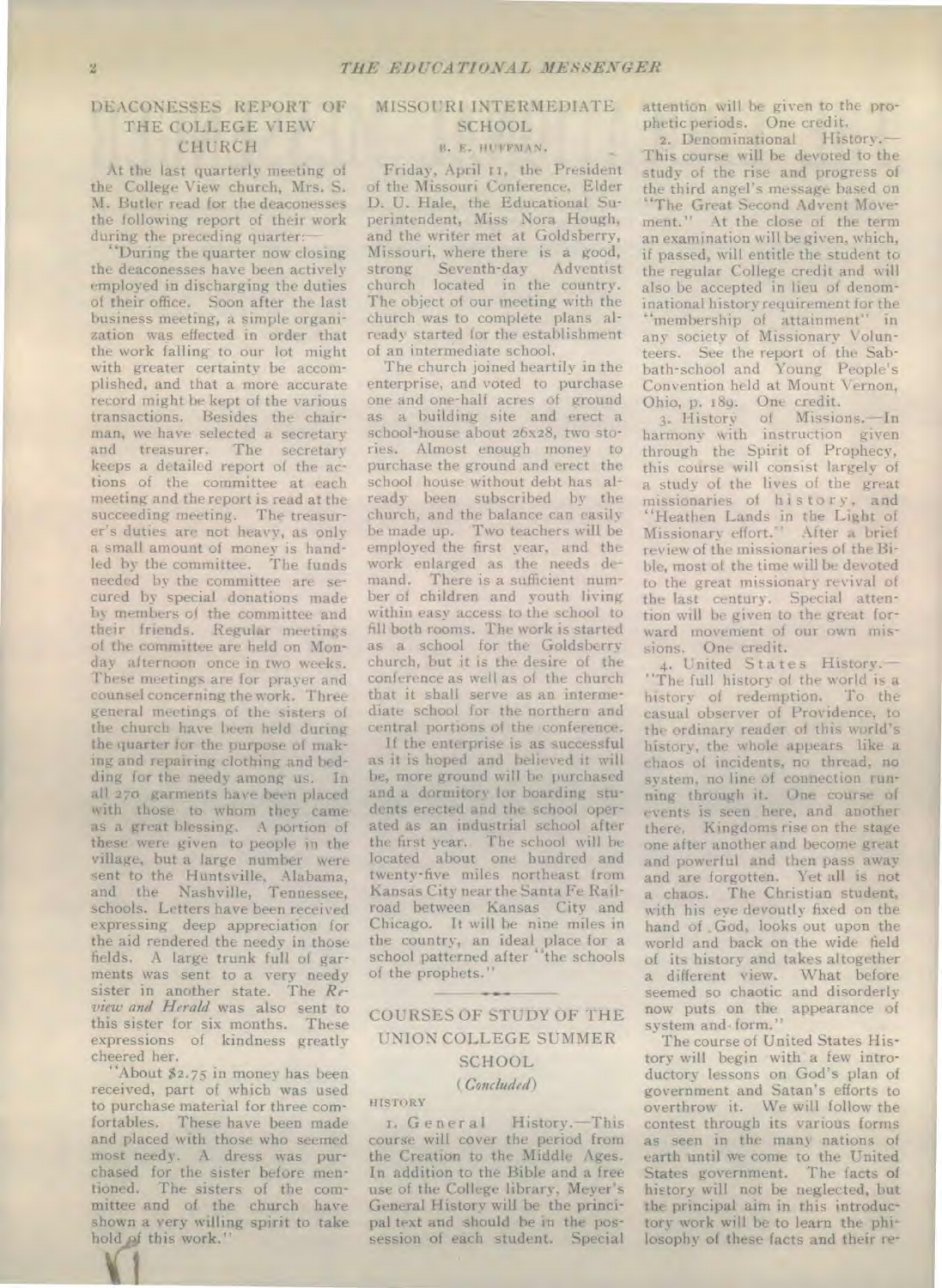lation to the prophetic word. The preparation of the world for the discovery of the new continent, God's purpose in the settlement of America, and His overruling providence in the development of the American colonies, the growth of religious liberty in the colonies and variations in the form of government, will claim most of our attention during the colonial period.

As we take up the study of the development of an independent form of government, symbolized by the two-horned beast of Revelation 13, the rise of the third angel's message and the gradual apostasy of the church, the efforts to secure Sunday legislation, pointing to the setting up of the image of the beast and to giving power to the image, the principles developed in the first lessons will be fully illustrated and the study become more interesting. The class will need "Great Controversy", "Rise and Progress of Seventh-day Adventists" (or "The Second Advent Movement"), and a good United States History text.

5. Civil Government.—The class in civil government will make a careful study of the various forms of colonial government, the growth of self-government in the colonies, the defects in the articles of confederation, and the origin of the United States Constitution. The different articles and amendments of the Constitution, the "law of custom," and the dangers confronting the national government will also claim much attention. DRILLS

I. Drawing.—The work in drawing consists in learning to represent, on a flat surface, ideas of proportion, construction, condition, color, life, and action. The students work in pencil, charcoal, crayon, brush, and pen and ink, from natural and manufactured objects, casts, mounted birds and animals, and from living models. Original work in sketching from nature, in designs, composition, and illustration, is required as the student advances. The school claims the right to keep one or two of each student's best drawings, as examples of the work of the department. For the benefit of those who are preparing to teach, many exercises in blackboard drawing, "busy work" for children, and simple lessons in design and composition are introduced wherever desired. One credit.

#### 2. Painting.—Classes may be

# **Who is YOUR Tailor?**

Next time you want a suit, or some pressing or repairing, try the

|  | UNION COLLEGE TAILORS |  |
|--|-----------------------|--|
|--|-----------------------|--|

Special rates to students. **Rooms in basement of College Building.**  C. A. TUCKER Dr. S. S. SHEAN Jeweler — Optician LINCOLN - 1123 0 St. *N EBRASKA*  **USE OUR PHONE College View Lumber Co.** 

# **H. D. Enslow,** Sec'y.

formed for painting in oils, pastels, or water-colors. Students may work from studies, or from original arrangements of still-life, fruit, flower s, and landscape. These lessons are two and one-half hours long. The tuition is 5o cents per lesson, or \$5.00 per term of twelve lessons. One credit.

3. Elocution.—This course consists of a thorough drill in the essence of good reading and speaking; namely,  $(i)$  Distinct articulation and correct pronunciation; (2) Full waist breathing and proper diaphram control; (3) Focalization of vowel.sounds against the hard palate. It aims to give the student a good start in articulation, distinctness, naturalness, vocal purity, vocal energy, elevated conversational tone, emphasis, inflection and cadence, using Cumnock's "Articulation Charts" for drill work, and the same author's "Choice Readings" for instruction and exercises. One credit.

4. Vocal Music.— The drill in sight singing affords an opportunity to learn to read vocal music. Instruction will be given in note reading, proper breathing, tone production, time beating, and hymn singing. One credit.

Address all correspondence in regard to the Summer School as follows: Principal Union College Summer School, College View, Nebr.

#### A CALL FOR NURSES

Each year Philadelphia sends out a call for nurses, that is, apprentices, and they have again appealed to young women all over the country. They prefer to give the positions to healthy young country women who answer to the requirements. Nurses are plentiful, but

there is always a demand for more, for each year a great many quit the profession. It is a lucrative position for a young woman, though she must be possessed of a superabundance of health and no little determination to stick to her position. There are trying circumstances in the work when a beginner wants to retreat, but never the brave ones who know that there is work to be done and they must be among the helpful ones.



**UNION COLLEGE POULTRY YARDS**  Single Comb Buff Orpingtons a Specialty Also White Orpingtons and Barred Plymouth Rocks. Write for circular to UNION COLLEGE POULTRY YARDS

*LINCOLN - NEBRASKA* 

COLLEGE VIEW, NEBRASKA

#### **Union College Seed Department**

We have made arrangements to furnish all kinds of Garden Seeds and Nursery Supplies. Seed corn a specialty. Send us a list of seeds wanted. We can do as well by you as other dealers, and may be able to save you money. Your patronage will be a help to us. Address **UNION COLLEGE SEED DEPARTMENT** 

College View. **Nebraska** 

**UNION COLLEGE DRESS MAKING ROOMS**  Long Experience. Work first class and fully guaranteed. Prices moderate. ROOM 13 - COLLEGE BASEMENT